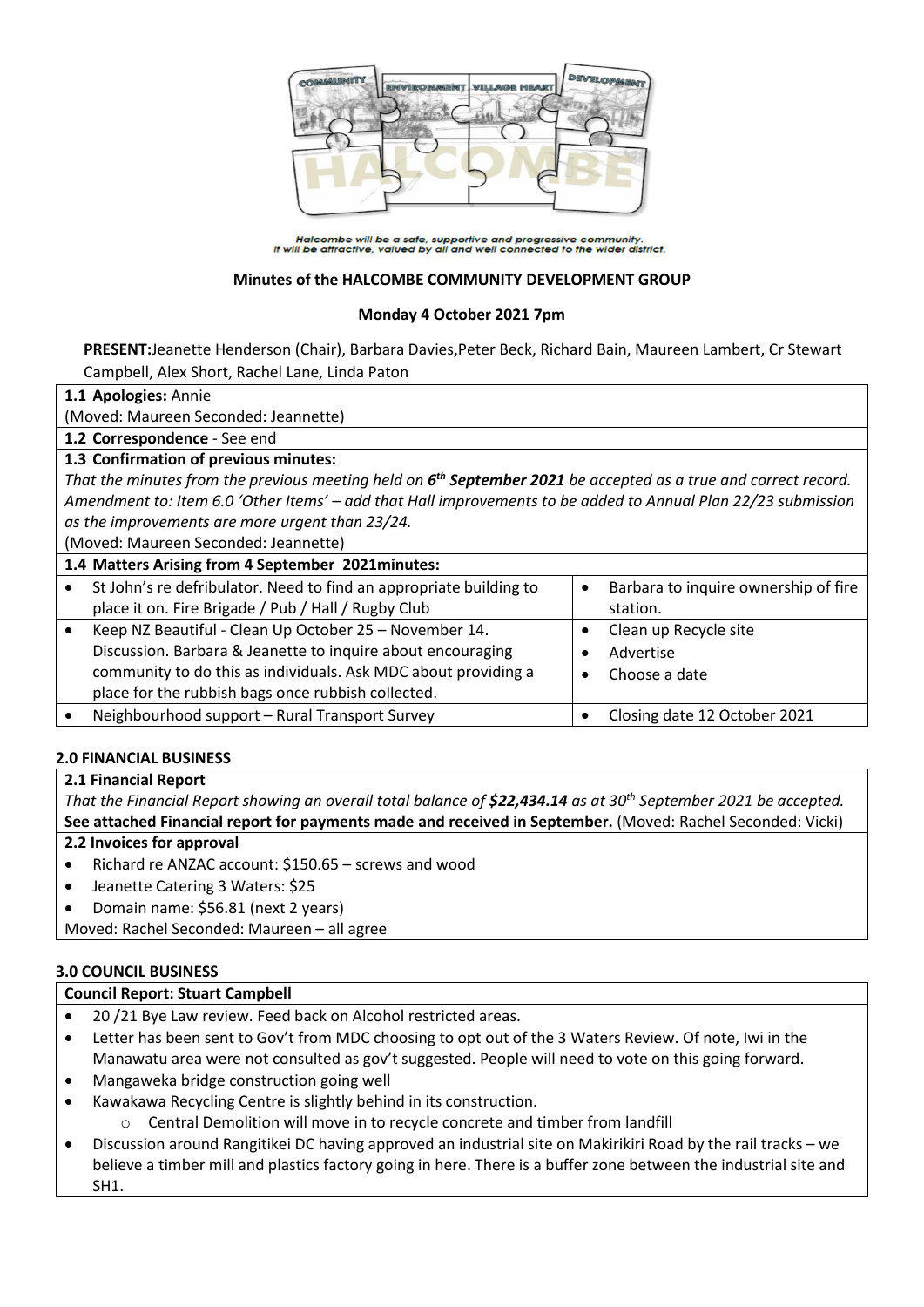# **4.0 GENERAL BUSINESS**

| 4.1 Focus #1 – Walkway and Domain (Vicki)                        |  |  |
|------------------------------------------------------------------|--|--|
| Rec services have planted their surplus trees at the back of the |  |  |
| Walkway.                                                         |  |  |
| Kids having been picking all the flowers off the trees           |  |  |
| BMW doing donuts in the Levin St carpark – during the day        |  |  |

| 4.2 Focus #2 - Hall (Maureen)                                       |  |  |
|---------------------------------------------------------------------|--|--|
| Usage - Actual use in Sept - Level 2 Covid 19 restricted gatherings |  |  |
| <b>No Charge activities:</b>                                        |  |  |
| Thursdays: Yoga 6.30 -7.30                                          |  |  |
| Tuesday 28 <sup>th</sup> Graeme Everton from 7.30am MDC, SHRWS, Iwi |  |  |
| Consultation                                                        |  |  |
| Tuesday 28 HCT AGM                                                  |  |  |
| Wednesday 29 Community Meeting - Three Waters - MDC                 |  |  |
| <b>Paid Activities:</b>                                             |  |  |
| Saturday 18 Linda Paton (transferred from 4 <sup>th</sup> )         |  |  |
| Sunday 26 <sup>th</sup> Gospel Group                                |  |  |
| <b>Bookings for October:</b>                                        |  |  |
| Monday 4th HCDG 6.30pm                                              |  |  |
| Yoga Thursdays 6.30 - 7.30                                          |  |  |
| Saturday 2 <sup>nd</sup> Moa Harriers (transferred from August 21)  |  |  |
| Sundays 3.30-5.30 Gospel Group                                      |  |  |
| Thursday 28 <sup>th</sup> 6.00pm SHRWS AGM                          |  |  |
| <b>Discussion/Activity:</b>                                         |  |  |
| Limited. Ongoing leaks in storeroom. Covid lockdown has impacted on |  |  |
| getting something sorted.                                           |  |  |
| 'Wormold' fire extinguisher contractor now has own key.             |  |  |
|                                                                     |  |  |

| 4.3 Focus #3 - Cenotaph & Recreational Area (Rachel/Maureen)                                                                                                        |                                                |  |  |  |
|---------------------------------------------------------------------------------------------------------------------------------------------------------------------|------------------------------------------------|--|--|--|
| <b>History boards</b>                                                                                                                                               |                                                |  |  |  |
| Maureen presented revamped Railway Board. Meeting unanimously<br>agreed they prefer this board as the 'finished' product once MDC<br>graphic designer has reviewed. | MDC graphic designer to review<br>board.       |  |  |  |
| Picnic tables.                                                                                                                                                      | Alex of MDC to concrete in the                 |  |  |  |
| Tables now ready, waiting for Council to install in identified sites.                                                                                               | Picnic tables - sites have been<br>identified. |  |  |  |

# **4.3 Subprojects**

| <b>Roading</b> (Richie)                                             |  |                                  |  |  |
|---------------------------------------------------------------------|--|----------------------------------|--|--|
| Richie reported that the 'Leaning' road signs had been fixed.       |  | Contact Council re Action Sheet! |  |  |
| Road review ongoing. Metal roads causing slippage after heavy rain. |  |                                  |  |  |
| Welcome to Halcombe signs not yet stabilised.                       |  |                                  |  |  |
|                                                                     |  |                                  |  |  |

| <b>Community get-togethers</b> |                                                       |  |
|--------------------------------|-------------------------------------------------------|--|
|                                | Bex Lintott has organised tennis games / instruction. |  |
|                                | December 4 <sup>th</sup> Ladies Long Lunch mooted.    |  |

| <b>Cemetery Land (Rachel)</b> |                                                         |  |                             |
|-------------------------------|---------------------------------------------------------|--|-----------------------------|
|                               | Rachel explained ewe deaths                             |  |                             |
|                               | Fencer has been arranged to subdivide the large paddock |  | Fencer to subdivide paddock |

| <b>Entrance/Welcome signs(Richie)</b> |                                                                 |  |                                       |  |
|---------------------------------------|-----------------------------------------------------------------|--|---------------------------------------|--|
|                                       | Halcombe Welcome sign needs repairing and strengthening as they |  | See email sent through to Janine      |  |
|                                       | have come apart in the wind, also posts need resetting.         |  | on 13 <sup>th</sup> Sept. No feedback |  |